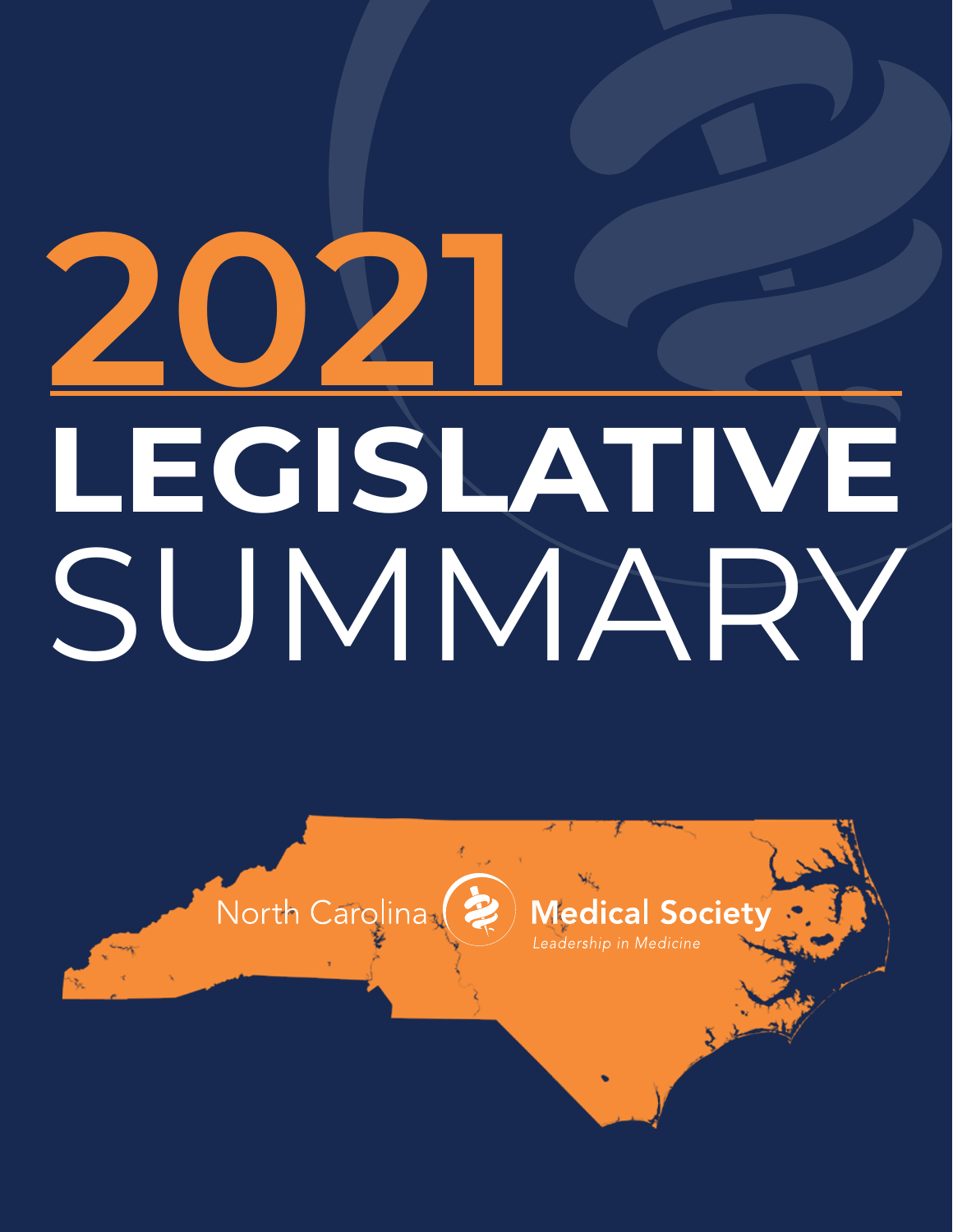| HB 149 - Improving Access to Care Through Telehealth  11 |  |
|----------------------------------------------------------|--|
| SB 666 - Update Reqs./Advance Health Care Directives11   |  |
|                                                          |  |
|                                                          |  |
|                                                          |  |
|                                                          |  |
|                                                          |  |

| HB 96 - Pharmacists Administer Injectable Drugs14          |  |
|------------------------------------------------------------|--|
| HB 512/SB 575 - Pharmacists Improve Public Health Needs 15 |  |
|                                                            |  |

#### **[Civil Liability Protections.............................................................................18](#page-9-0)**

HB 538/SB 475 - Transparency in SB 476/HB 539 - Protecting Pro SB 477 – Victims' Fair Treatmen

#### **Health Insurance Coverage [........................................................................](#page-10-0) 20**

SB 505 – Medical Billing Transpa SB 228 – Allow Insurers to Offer  $SB 530 - Medical for Twelve M$ 

#### **Public Health [...................................................................................................](#page-11-0) 22**

SB 711 – NC Compassionate Care HB 608 – Dignity for Women ar HB 61 – Local Communicable D HB 395 – HIE Deadline Extensio HB 272 – Revise Health Standar

### **Contents**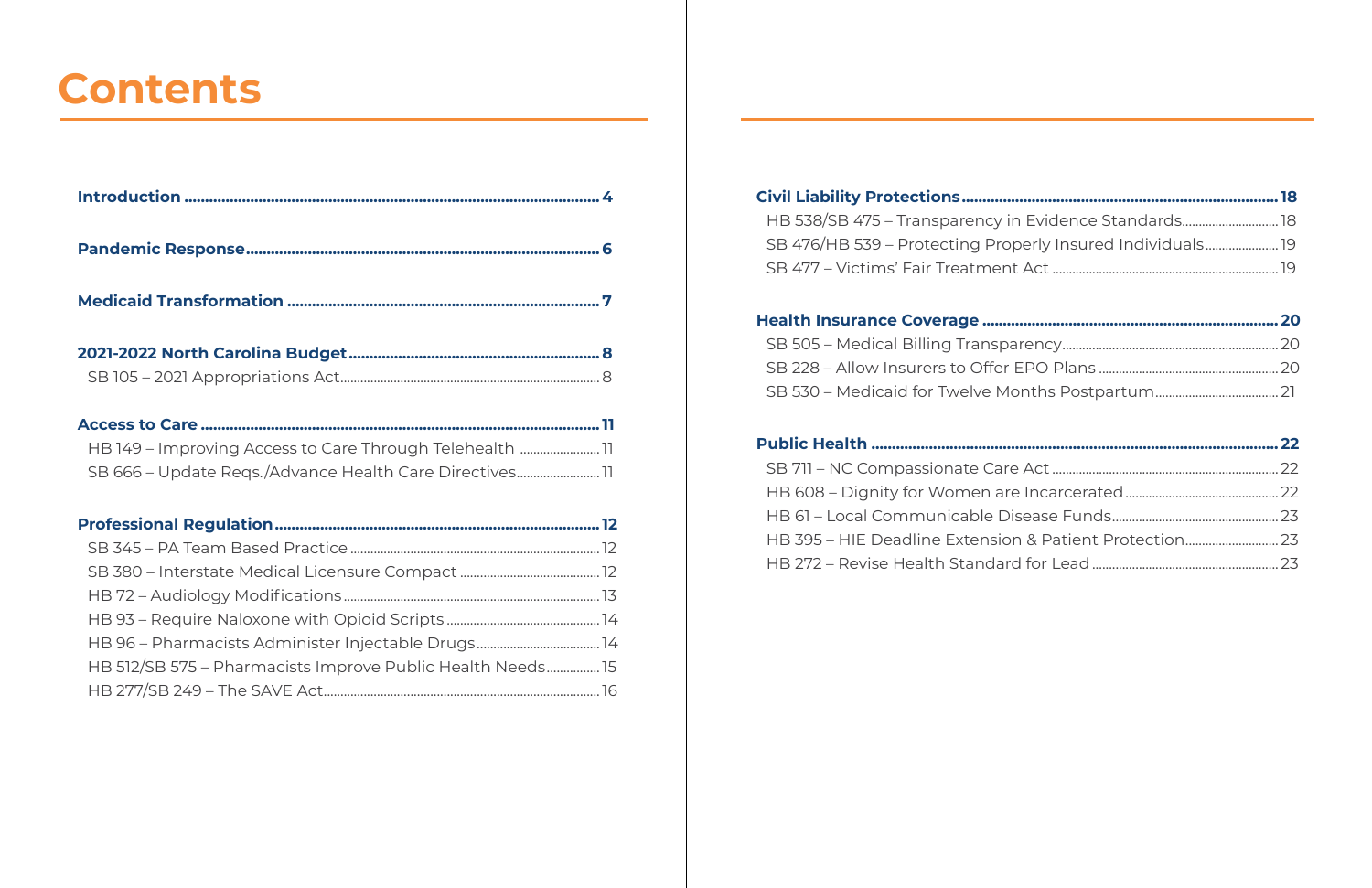### <span id="page-2-0"></span>**Introduction**

On January 13, 2021, the North Carolina General Assembly ceremoniously held its opening day of the 2021-2022 biennium session. During the opening session, the Senate unanimously re-elected Sen. Phil Berger (R-Rockingham) to his sixth term as the Senate President Pro Tem, and the House of Representatives unanimously re-elected Rep. Tim Moore (R-Cleveland) to his fourth term as the Speaker of the House.

Out of the 170 legislators who were sworn into the NC 2021-22 legislature, Dr. Kristin Baker was the only physician sworn into the legislature this biennium as a member of the House of Representatives. Rep. Baker (R-Cabarrus), a child psychiatrist, is serving in her first term in the General Assembly and was appointed to serve as Chair of the House Health and the House Appropriations, Health and Human Services committees.



During this legislative session, as a result of the COVID-19 pandemic, the General Assembly was responsible for allocating an unprecedented amount of COVID-relief federal funds including Coronavirus Aid, Relief, and Economic Security (CARES) Act funding 1 and 2 and the American Rescue Plan funds. Given the deleterious

*Rep. Kristin Baker, MD*

impact that COVID has had on the health of NC residents and the health care system, health care was a priority and subsequently was the primary focus of target of COVID-relief legislation passed during the 2021 session.

The NC Medical Society government relations and policy team members stayed engaged and watchful as a flurry of bills were introduced during the 2021 legislative session.

### **Our team tracked more than 450 health carerelated bills and identified 75 of those bills considered a high priority for our membership.**

Included is a summary of the 75 bills that the Medical Society prioritized. A complete listing of all the bills that were introduced and had some action, whether it was being assigned to committee, passing in both chambers and signed into law, or vetoed by the Governor can be found at **<https://ncleg.gov/Legislation>**.

For sake of brevity this report provides a summary of the 75 bills prioritized by the NC Medical Society.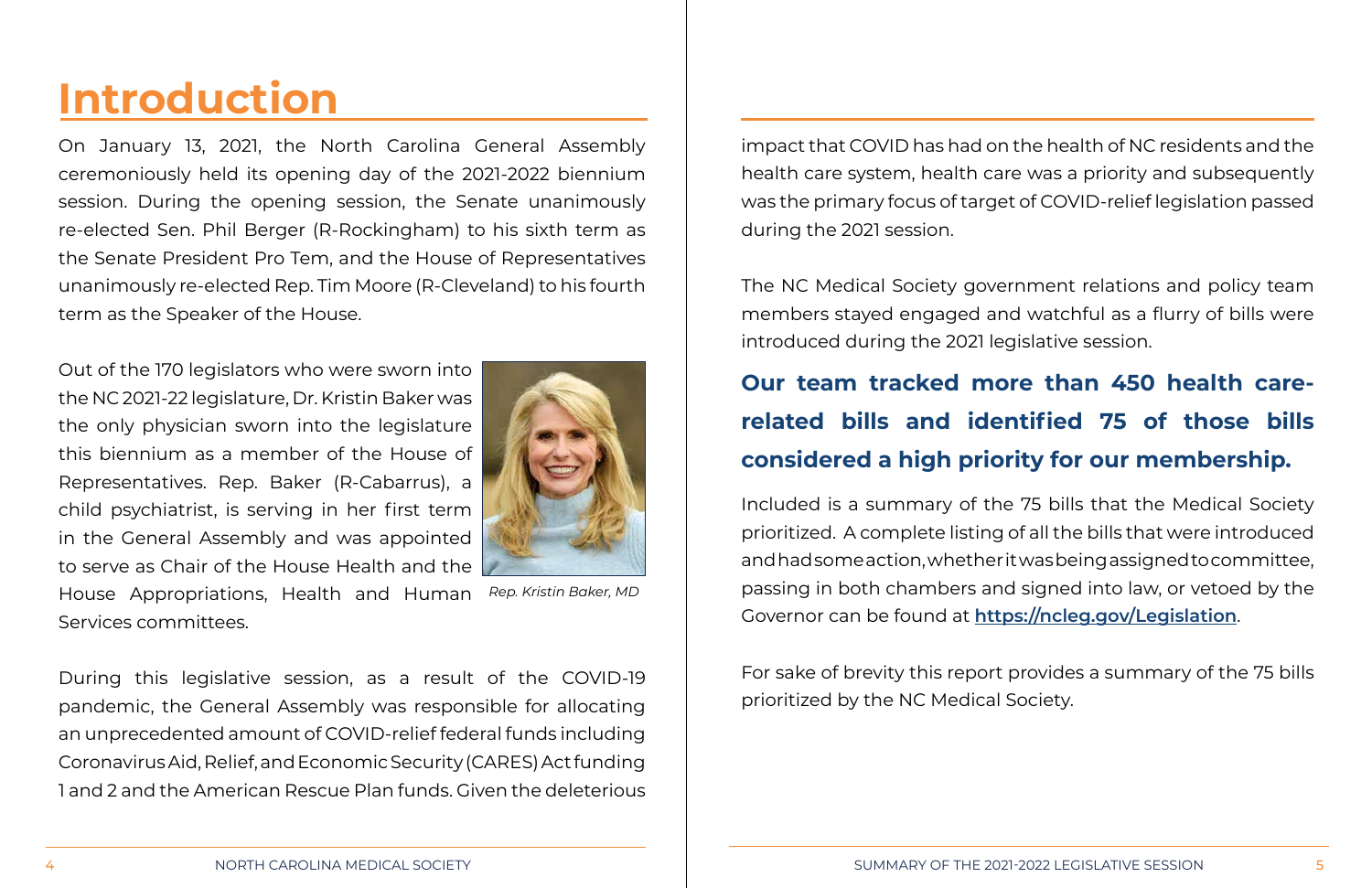<span id="page-3-0"></span>

# **Pandemic Response**

The North Carolina General Assembly began this session, picking up where they left off in 2020 – addressing the COVID-19 pandemic. As you may recall, the Medical Society had great success in 2020, advocating for and achieving \$25 million for independent physician practice relief, \$10 million for personal protective equipment (PPE), and the passage of one of the most significant liability protections for physicians in the country during the declared state of emergency through **[Senate Bill 36/Session Law 2021-1 – 2020 COVID Relief](https://www.ncleg.gov/BillLookup/2021/S36)  [Bill Modifications](https://www.ncleg.gov/BillLookup/2021/S36)**.

This year, legislators modified some of the provisions provided by Session Law 2021-1 by further appropriating funds and adjusting deadlines for which funds must be used. In addition, the NCMS worked to ensure the liability protections established by the COVID 19 Recovery Act will remain in place throughout the duration of declared state of emergency. Additional details about this key legislation—HB196/Ch. SL 2021-3--can be found **[here](https://www.ncleg.gov/BillLookUp/2021/H196)**.

# **Medicaid Transformation**

In 2015, the NC General Assembly passed legislation directing the NC Department of Health and Human Services to transition its Medicaid and NC Health Choice programs from a fee-for-service system to managed care. Under managed care, the state was approved to contract with prepaid health plans (PHPs), which are paid a predetermined set rate per enrolled person, to provide all integrated health services to the state's Medicaid beneficiaries.

The approved PHPs who now are central players in the state's Medicaid system include:

- **1. [AmeriHealth Caritas North Carolina, Inc](https://www.amerihealthcaritasnc.com/)**. (statewide);
- **2. [Healthy Blue of North Carolina](https://www.healthybluenc.com/north-carolina/home.html)** (statewide);
- **3. [UnitedHealthcare of North Carolina, Inc.](https://www.uhccommunityplan.com/nc/medicaid/medicaid-uhc-community-plan)** (statewide);
- **4. [WellCare of North Carolina, Inc](https://www.wellcare.com/North-Carolina/Members/Medicaid-Plans/WellCare-of-North-Carolina)**. (statewide);
- 

**5. [Carolina Complete Health, Inc.](https://www.carolinacompletehealth.com/)** – Prepaid Health Plan (Regions 3, 4 and 5).

In July 2020, legislation authorized NC Medicaid Managed Care to begin with the PHPs on July 1, 2021.

On Dec. 1, 2022, what is referred to as the Behavioral Health I/DD Tailored Plans will begin. These plans are designed to serve the highest and most complex needs individuals with serious mental illness, chronic substance use disorders, and intellectual and developmental disabilities. A carve out has been made to meet the needs of children in foster care and the unique needs and solemn authority of the Eastern Band of Cherokee Indians.

The NCMS has worked with the Department and legislators as the state has made this monumental transition to Medicaid managed care and continues to serve as a key resource for physicians and PAs to address challenges and identify opportunities during the shift to Medicaid Managed Care. For more information visit:

- **[NCMS Medicaid Transformation website](https://www.ncmedsoc.org/advocacy/medicaid-transformation/)**
- **[NC DHHS Medicaid Managed Care website](https://medicaid.ncdhhs.gov/transformation)**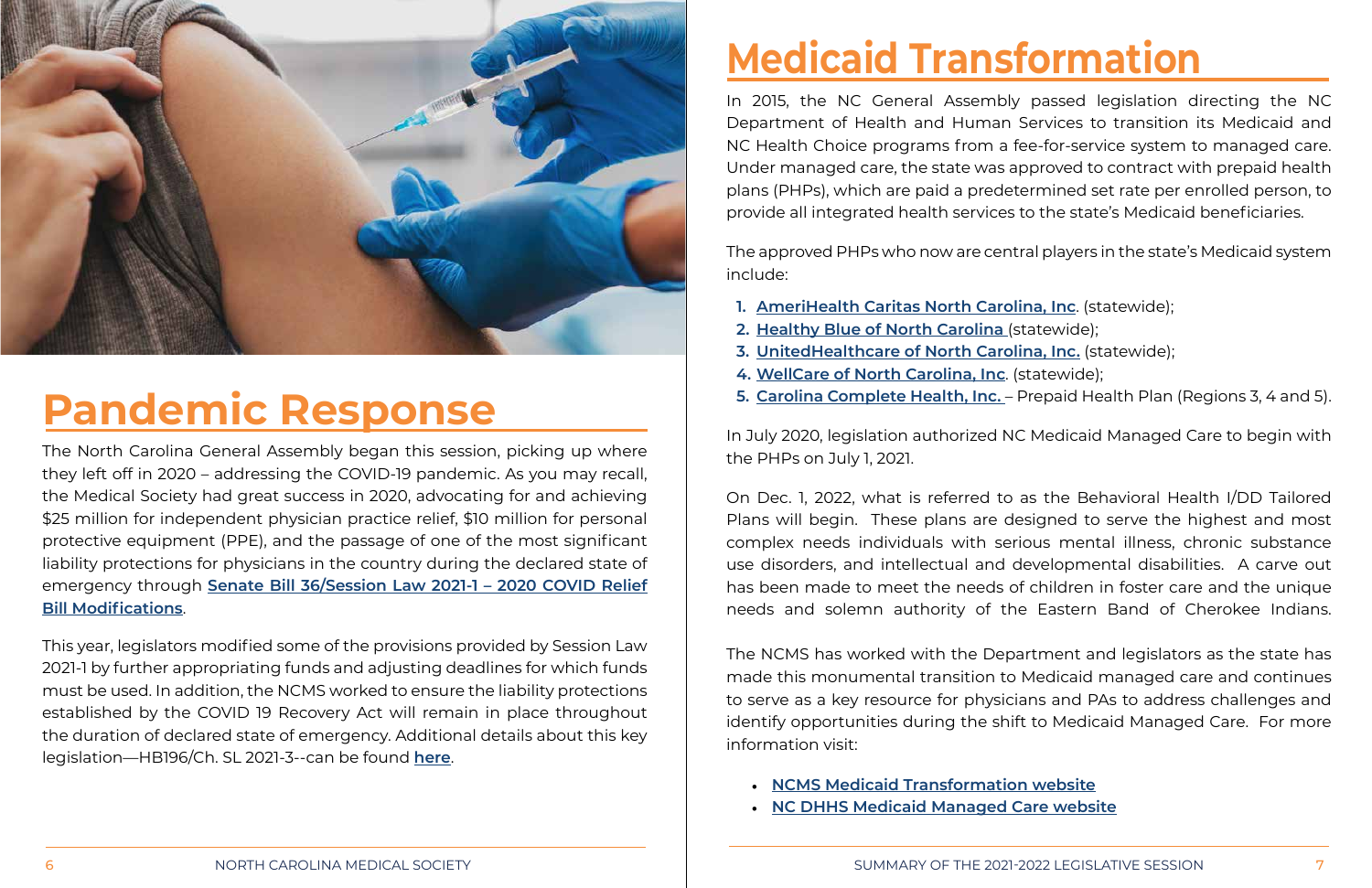<span id="page-4-0"></span>

### **2021-2022 North Carolina Budget**

SB 105 – 2021 Appropriations Act was signed into law by Governor Cooper on November 19, 2021. Highlights from the budget are included below, and additional information can also be found in the **[budget conference report](https://webservices.ncleg.gov/ViewBillDocument/2021/53458/2/S105-BD-NBC-9279)**.

In addition to the specific provisions summarized below, it is also important to note many of the opposed by NCMS, such as the SAVE Act and erosion of existing tort reform measures, were not included. The budget's revisions to the Emergency Management Act also ensure the COVID-19 immunity provisions included in the COVID-19 Recovery Act remain in place.

#### **[SB 105 – 2021 Appropriations Act](https://www.ncleg.gov/Sessions/2021/Bills/Senate/PDF/S105v8.pdf)**

**Primary Senate Sponsors:** Sen. Brent Jackson (R – Duplin, Johnston, Sampson); Sen. Kathy Harrington (R-Gaston);

» Allows pregnant women to remain eligible for coverage for 12 months postpartum effective April 1, 2022. This change will expire March 31, 2027.

**Status:** Signed by the Governor - **[Session Law 2021-108](https://www.ncleg.gov/Sessions/2021/Bills/Senate/PDF/S105v8.pdf)**

**Summary:** The 2021 Appropriations Act was signed into law on November 19, 2021. The Act included many provisions related to medicine and health care. However, the following are notably important for North Carolina physicians and PAs:

Requires the Office of Rural Health to use certain funds to award competitive grants to hospitals to fund expanded telepsychiatry capabilities to respond to the COVID-19 public health emergency by allowing patients begin served in primary care settings to access hospital-based virtual psychiatric assessments and consultations.

» Creates a joint legislative committee tasked with considering ways access to health care and health insurance can be improved for North

#### ■ **Continue Medicaid Coverage for Pregnant Women for Twelve Months**

- **Expansion**
	- Carolinians.
- **Postpartum**
- 
- **■ Brody School of Medicine**
	- Brody School of Medicine.
- **■ Virtual Behavioral Health Services Grant Program**
	-

» Provides \$75.25M in nonrecurring funds for the construction of a new

#### **■ Use of Opioid Settlement Funds**

» Establishes the Opioid Abatement Reserve in the General Fund to maintain funds received by the State as a beneficiary of the final consent judgment resolving the lawsuit against McKinsey and Company, Inc. and specifies how the funds shall be used to respond to the negative

impacts of the opioid epidemic.

#### **■ Emergency Management**

» Revises the Emergency Management Act to require a vote by the Council of State to extend a statewide emergency beyond 30 days by

the Governor effective January 1, 2023.

#### ■ **Joint Legislative Committee on Access to Healthcare and Medicaid**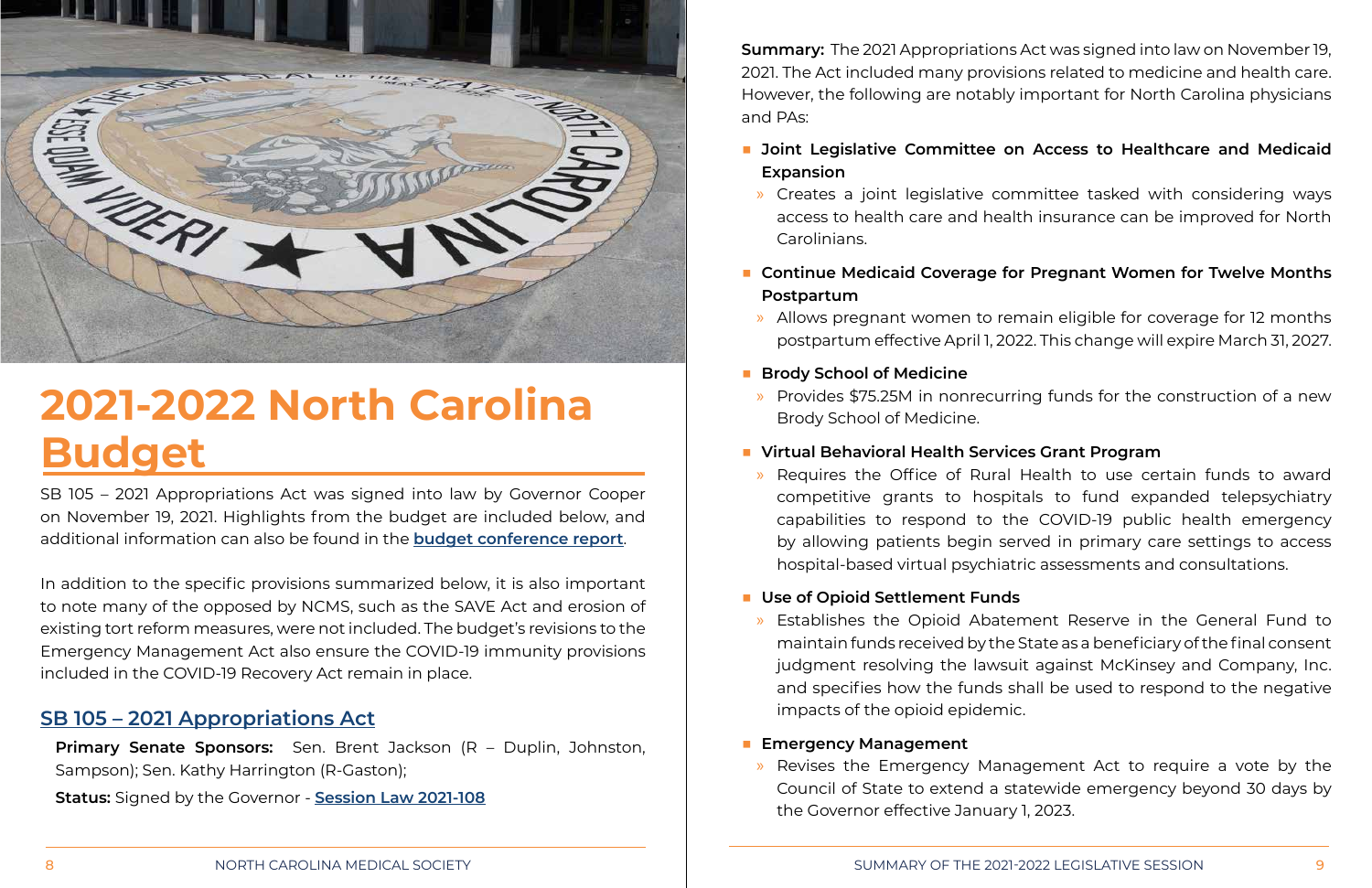<span id="page-5-0"></span>

### **Access to Care**

#### **[HB 149 – Improving Access to Care Through Telehealth](https://www.ncleg.gov/BillLookUp/2021/h149)**

**Primary House Sponsors:** Rep. Donny Lambeth (R-Forsyth); Rep. Donna White (R-Johnston); Rep. Larry Potts (R-Davidson); Rep. Kristin Baker (R-Cabarrus)

**Status:** Passed the House on May 6, 2021 and was referred to the Committee on Rules and Operations of the Senate. This bill remains eligible for consideration in 2022.

**Summary:** Creates a new section in the Insurance Chapter of the General Statutes requiring coverage for health care services delivered through telehealth and would create a definition for telehealth. It would require private health insurance plans to provide reimbursement for provider-toprovider consultations conducted through telehealth if it would do so for face-to-face consultations. It would state telehealth may not be used for an abortion, except in the case of a medical emergency. The latest edition would also enumerate certain requirements and prohibitions.

**Notes:** The NCMS worked closely with specialty societies and other health care industry partners to successfully move this bill forward with one no vote in the House. The Senate remains opposed to taking up this bill in its current form.

#### **[SB 666 – Update Reqs./Advance Health Care Directives](https://www.ncleg.gov/BillLookUp/2021/s666)**

**Primary Senate Sponsors:** Primary Senate Sponsors: Sen. Joyce Krawiec (R-Davie, Forsyth); Sen. Jim Burgin (R-Harnett, Johnston, Lee); Sen. Jim Perry (R-Lenoir, Wayne)

**Status:** Referred to Committee on Rules, Calendar, and Operations of the House on 5/6/2021.

**Summary:** In North Carolina, advance directives have historically required two witness signatures and notarization. SB 666 reduces the burden of executing advance directives and health care power of attorneys by requiring either two witness signatures or notarization.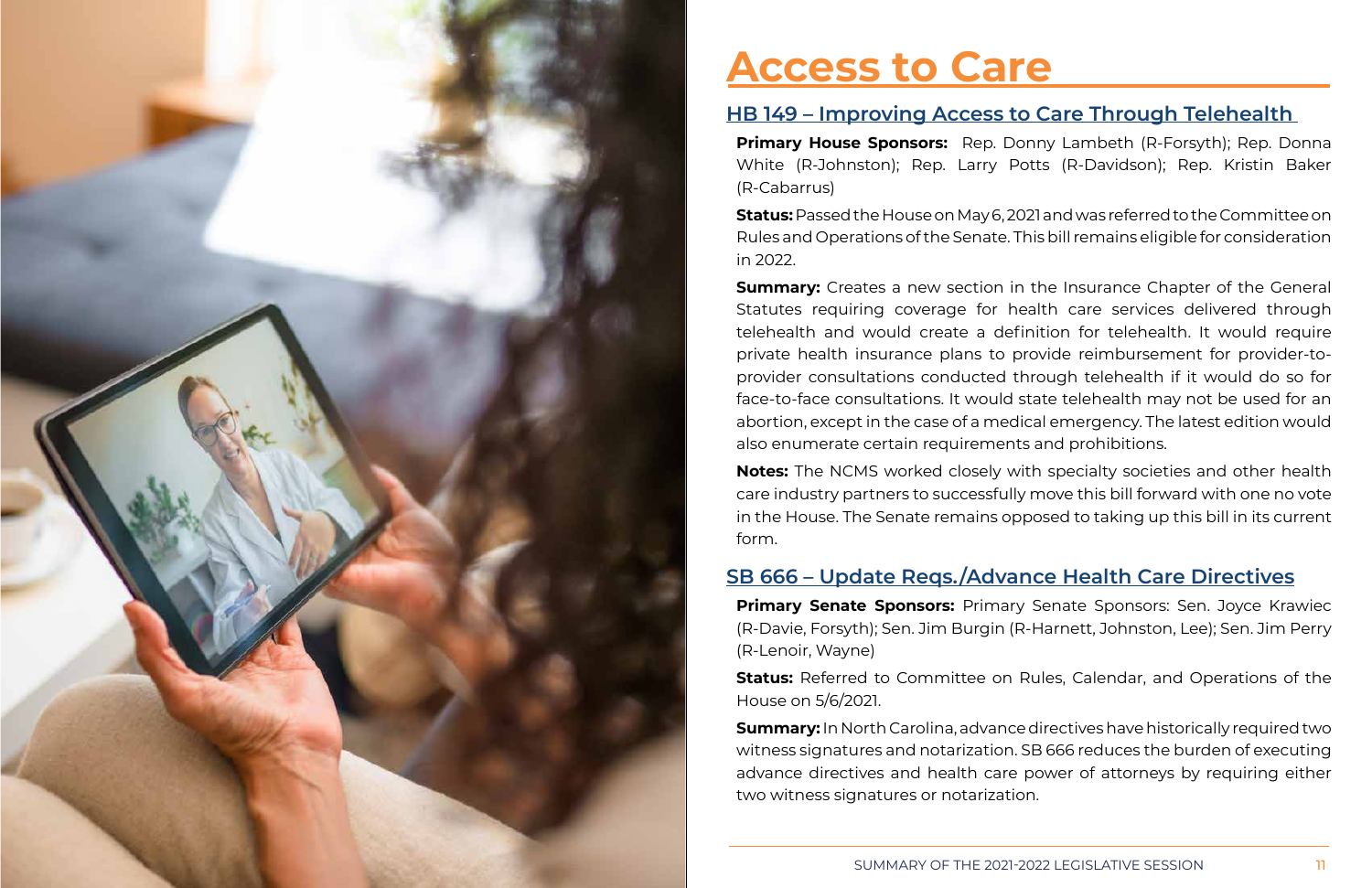### <span id="page-6-0"></span>**Professional Regulation Patient Safety / Scope of Practice**

#### **[SB 345 – PA Team Based Practice](https://www.ncleg.gov/BillLookUp/2021/SB 345)**

**Status:** Passed the Senate on May 5, 2021 and has been referred to the House Committee on Health. This bill remains eligible for consideration in 2022.

**Primary Senate Sponsors:** Sen. Jim Perry (R-Lenoir, Wayne); Sen. Michael Lee (R-New Hanover); Sen. Todd Johnson (R-Union)

**Summary:** This bill makes various adjustments to the licensure and supervision arrangement of physician assistants, allowing a practice option in a "team-based setting." Notably, the legislation includes provisions that sets experience thresholds.

**Summary:** This bill enacts new Article IM, Interstate Medical Licensure Compact, which would strengthen access to health care, develop a comprehensive process that complements the existing licensing and regulatory authority of state medical boards, and provide a streamlined process to allow physicians to become licensed in multiple states.

**Notes:** The NCMS Medical Team Task Force, originally convened back in 2017, recommended the practice model reflected in this bill.

#### **[SB 380 – Interstate Medical Licensure Compact](https://www.ncleg.gov/BillLookUp/2021/SB 380)**

**Primary Senate Sponsors:** Sen. Jim Perry (R-Lenoir, Wayne); Sen. Kirk deViere (D-Cumberland); Sen. Joyce Krawiec (R-Davie, Forsyth)

**Status:** Referred to the Committee on Rules and Operations of the Senate.

**Notes:** NCMS led the initiative for SB 380 and will continue to work for passage. The bill is also supported by the Medical Board.

#### **[SB 462 – CON/Threshold Amendments & Certificate Expirations](https://www.ncleg.gov/BillLookUp/2021/SB 462)**

**Primary Senate Sponsors:** Sen. Joyce Krawiec (R-Davie, Forsyth); Sen. Jim Burgin (R-Harnett, Johnston, Lee); Sen. Jim Perry (R-Lenoir, Wayne)

**Status:** Signed by the Governor – Session Law 2021-129

**Summary:** This bill increases the capital expenditure threshold for medical



diagnostic equipment, major medical equipment and new institutional health services. It also imposes a time limit on certificates of need to prevent CON hoarding.

**Notes:** Specialty societies took the lead on this legislation.

#### **[HB 72 – Audiology Modifications](https://www.ncleg.gov/BillLookUp/2021/HB 72)**

**Primary House Sponsors:** Rep. Donny Lambeth (R-Forsyth); Rep. Kristin Baker (R-Cabarrus); Rep. Donna White (R-Johnston); Rep. Carla Cunningham (D-Mecklenburg)

**Status**: Referred to the House Committee on Health

**Summary:** This legislation was represented its proponents to the bill sponsors as a technical corrections bill. An in-depth review of the bill and its implications by the Medical Society and otolaryngology specialists revealed that the bill, as proposed, had significant scope of practice implications. Extensive work was done to amend the bill to include appropriate updates to the state's audiology statute and to eliminate any provisions that posed patient safety concerns. The bill did not advance.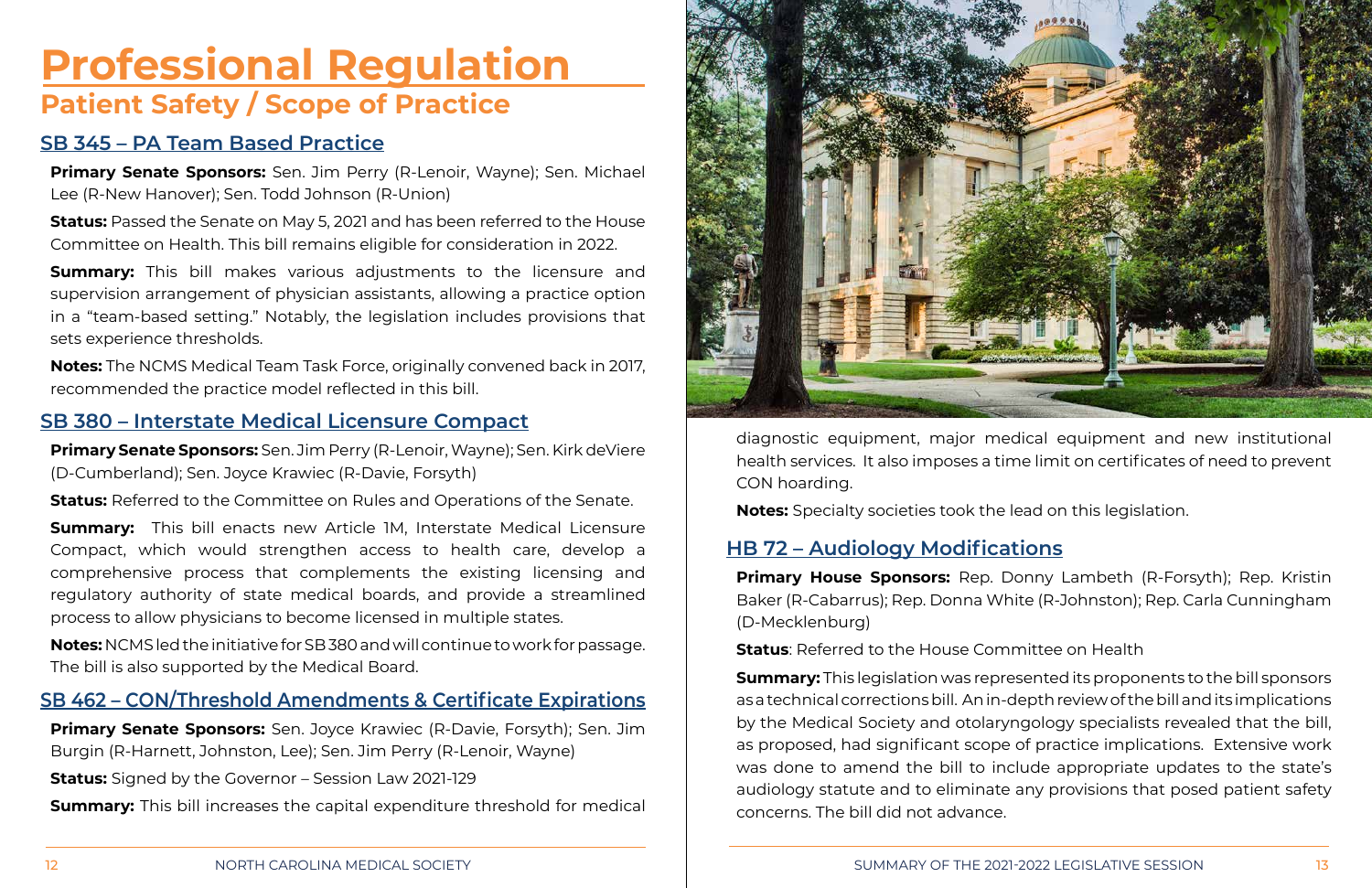#### <span id="page-7-0"></span>**[HB 93 – Require Naloxone with Opioid Scripts](https://www.ncleg.gov/BillLookUp/2021/HB 93)**

**Primary House Sponsors:** Rep. Wayne Sasser (R-Cabarrus, Rowan, Stanly); Rep. Chris Humphrey (R-Lenoir, Pitt); Rep. Timothy Moffitt (R-Henderson); Rep. Gale Adcock (D-Wake)

**Status:** Passed the House on April 28, 2021 and was referred to the Committee on Rules and Operations of the Senate. This bill remains eligible for consideration in 2022.

**Summary:** Edition 3 requires practitioners who prescribe Schedule II controlled substances to provide patients with education on overdose prevention and opioid antagonists approved by the Food and Drug Administration if certain conditions apply. After providing the education, practitioners must offer the patient a prescription for an opioid antagonist.

**Primary House Sponsors:** Rep. Wayne Sasser (R-Cabarrus, Rowan, Stanly); Rep. Mitchell Setzer (R-Catawba); Rep. Donna White (R-Johnston); Rep. Gale Adcock (D-Wake)

**Notes:** The bill as filed was successfully stopped by the Medical Society as a result of leading opposition in coordination with specialty societies and county medical societies. An opposition letter was created by NCMS and utilized to halt the bill from moving forward. The NCMS worked to improve the bill in the House and impressed upon the Senate the need to further consider the bill's intent and implications.

> **Primary House Sponsors:** Rep. Wayne Sasser (R-Cabarrus, Rowan, Stanly) **Primary Senate Sponsors:** Sen. Jim Burgin (R-Harnett, Johnston, Lee); Sen. Joyce Krawiec (R-Davie, Forsyth); Sen. Jim Perry (R-Lenoir, Wayne)

#### **[HB 96 – Pharmacists Administer Injectable Drugs](https://www.ncleg.gov/BillLookUp/2021/HB 96)**

**SB 575 Status:** Passed the Senate on May 11, 2021 and has been referred to the Committee on Rules, Calendar, and Operations of the House. This bill remains eligible for consideration in 2022.

**Summary:** In addition to other provisions, this bill adds immunizing pharmacists and clinical pharmacist practitioners to the categories of individuals who can prescribe an opioid antagonist in certain situations.

**Status:** Signed into law on August 20, 2021 – Session Law 2021-110.

**Summary:** Expands the number of vaccines and medications that immunizing pharmacists are allowed to administer. It authorizes immunizing pharmacists to provide certain drugs that are subject to standing order issued by the state health director. It requires the pharmacy board and medical board to generate rules to govern administration of this act. It also requires parents to provide written consent before a vaccine approved under an Emergency Use Authorization is administered to a minor.

**Notes:** The NCMS Legislative Cabinet spent much time addressing this legislation, and the Society led the coordinated effort to ensure all specialty voices were heard.



#### **[HB 512/SB 575 – Pharmacists Improve Public Health Needs](https://www.ncleg.gov/BillLookUp/2021/HB 512)**

**HB 512 Status:** Referred to the House Committee on Health.

**Notes:** There have been no subsequent iterations since filing; however, SB 575 and HB 96 were addressed together in HB 96 – Allow Pharmacists to Administer Injectable Drugs, which became law.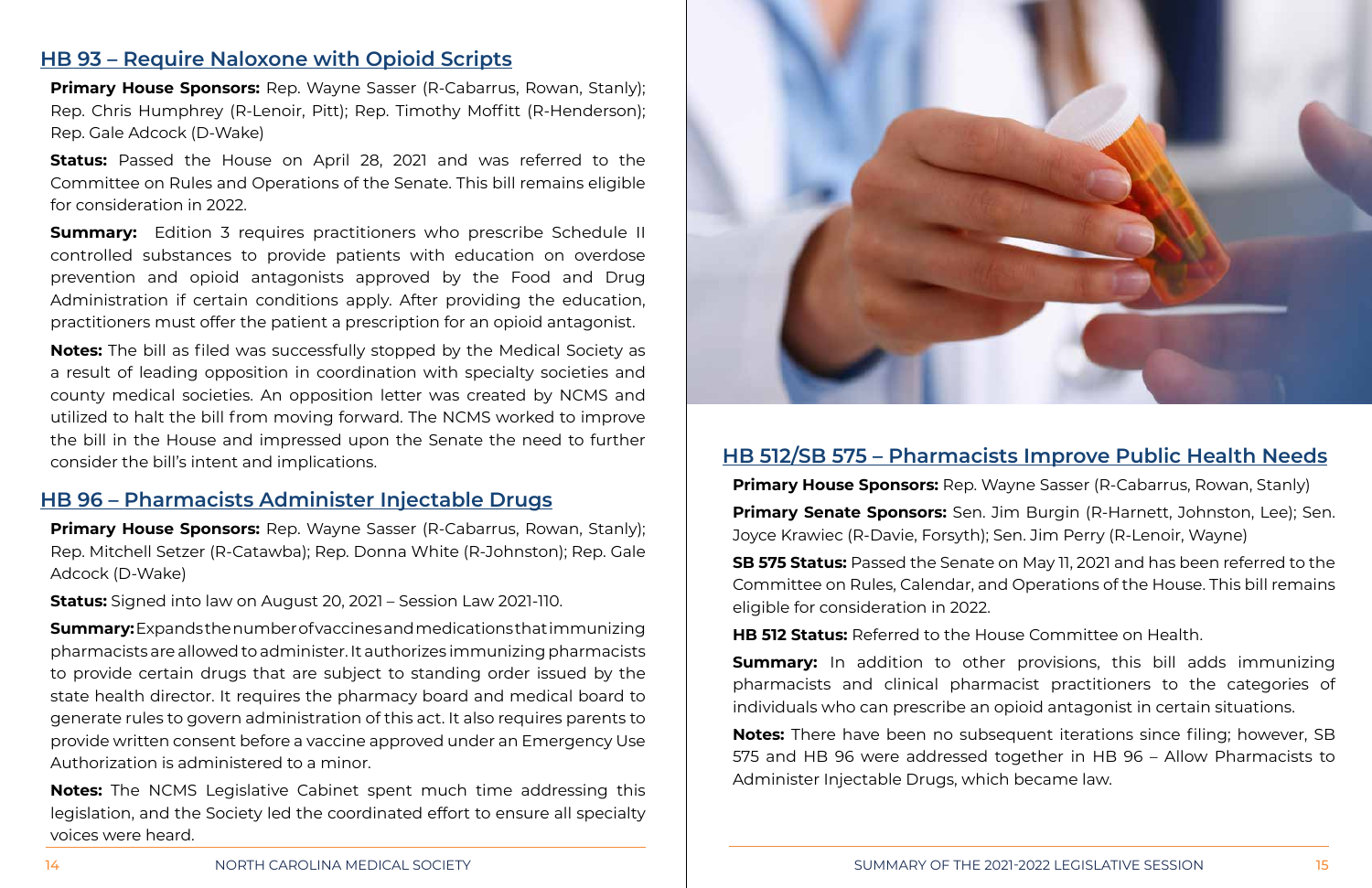#### **■ Defines the practice of nursing as a certified registered nurse anesthetist to include the following:** (1) selecting, ordering, procuring, prescribing, and administering drugs and therapeutic devices to facilitate

diagnostic, therapeutic, and surgical procedures; (2) ordering, prescribing, performing, supervising, and interpreting diagnostic studies, procedures, and interventions; and (3) consulting with or referring to other health care

#### ■ **Defines the practice of nursing as a clinical nurse specialist as including**

■ Defines the practice of nursing as a nurse practitioner to include the **following:** (1) health promotion, disease prevention, health education, and counseling; (2) providing health assessment and screening activities; (3) diagnosis, treating, and facilitating patients' management of their acute and chronic illnesses and diseases; (4) ordering, performing, supervising, and interpreting diagnostic studies; (5) prescribing pharmacologic and nonpharmacologic therapies; and (6) consulting with or referring to other

**the following:** (1) the diagnosis and treatment of health and illness states; (2) disease management; (3) prescribing pharmacologic and nonpharmacologic therapies; (3) ordering, performing, supervising, and interpreting diagnostic studies; (4) preventing of illness and risk behaviors; (5) nursing care for individuals, families, and communities; (6) integrating care to improve patient outcomes; and (7) consulting with or referring to other health care providers as warranted by the needs of the patient.

- providers as warranted by patient needs.
- 
- health care providers as warranted by patient needs.
- **the definition of the practice of nursing by a registered nurse.**

**Summary:** This bill includes nurse practitioners, certified nurse midwives, clinical nurse specialists, and certified registered nurse anesthetists within the definition of "advanced practice registered nurse."

### **■ Removes the limitation against prescribing a medical treatment or making a medical diagnosis except under physician supervision from**

**Notes:** The NCMS led the effort and testified at a SAVE Act "stakeholder" meeting, emphasizing the stark contrast between physician education and training and the hours of training required for APRNs. NCMS also led an opposition letter co-signed by specialty societies and county medical societies to share with legislators.

- **Defines the population focus with respect to APRN practice as including one of the following areas of focus:** (1) the family or individual across the life span; (2) adult/gerontology; (3) neonatal; (4) pediatrics; (5) women's health or gender-related issues; (6) psychiatric mental health.
- **Defines the practice of nursing as an APRN to include the following:** (1) conducting an advanced assessment; (2) delegating and assigning therapeutic measures to assistive personnel; (3) performing other acts that require education and training consistent with professional standards and commensurate with the APRN's education, certification, demonstrated competencies, and experience; (4) complying with statutory requirements and rendering quality advanced nursing care; (5) recognizing limits of knowledge and experience; (6) planning for the management of situations beyond the APRN's expertise.
- **■ Defines the practice of nursing as a certified nurse midwife to include the following:** (1) the management, diagnosis, and treatment of primary sexual and reproductive health care, including primary, preconception, gynecologic/reproductive/sexual health, antepartum, intrapartum, neonatal, and post-pregnancy care; (2) ordering, performing, supervising, and interpreting diagnostic studies; (3) prescribing pharmacologic and nonpharmacologic therapies; and (4) consulting with or referring to other providers as warranted by patient needs.

#### <span id="page-8-0"></span>**[HB 277/SB 249 – The SAVE Act](https://www.ncleg.gov/BillLookUp/2021/HB 277)**

**Primary Senate Sponsors:** Sen. Ralph Hise (R-Madison, McDowell, Mitchell, Polk, Rutherford, Yancey); Rep. Joyce Krawiec (R-Davie, Forsyth); Rep. Jim Burgin (R-Harnett, Johnston, Lee)

**Primary House Sponsors:** Rep. Donna White (R-Johnston); Rep. Gale Adcock (D-Wake); Rep. Carla Cunningham (D-Mecklenburg); Rep. Diane Wheatley (R-Cumberland)

**SB 249 Status:** Referred to the Committee on Rules and Operations of the Senate.

**HB 277 Status:** Referred to the House Committee on Health.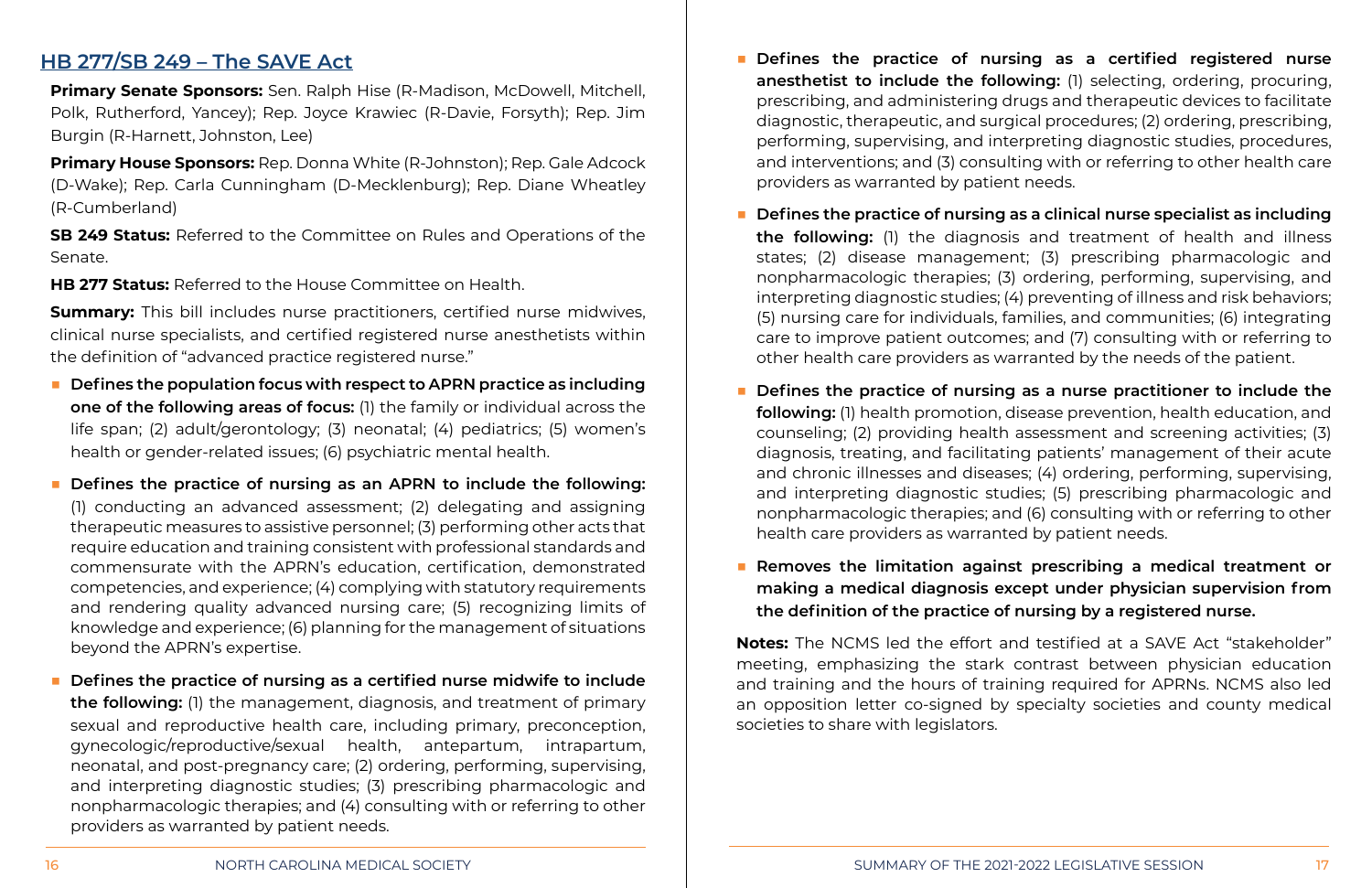This bill also revises Rule 411 of the NC Rules of Evidence to state that the rule does not require the exclusion of evidence of insurance against liability or coverage limits when offered for a purpose for a purpose other than the issue of whether a person acted negligently.

#### **[SB 476/HB 539 – Protecting Properly Insured Individuals](https://www.ncleg.gov/BillLookUp/2021/SB 476)**

**Primary House Sponsors:** Rep. Sarah Stevens (R-Alleghany, Surry, Wilkes)

**Primary Senate Sponsors:** Sen. Danny Britt, Jr. (R-Columbus, Robeson); Sen.

**Summary:** Senate Bill 476 would potentially inflate the amount of charges recoupable by injured parties by modifying the rules governing the evidence that may be submitted when certain medical charges are at issue in civil actions, effectively resulting in the potential for phantom damages to be awarded to these parties. This bill specifically:

Jim Perry (R-Lenoir, Wayne); Sen. Amy Galey (R-Alamance, Guilford)

■ Limits the evidence offered to prove past medical expenses to the amount paid by health insurance, amounts paid by Medicare or Medicaid, amounts paid by any source, lien amounts, and amounts remaining unpaid.

**SB 476 Status:** Referred to the Committee on Rules and Operations of the Senate.

**HB 539 Status:** Referred to the House Committee on Health.

■ Requires providers to timely submit a claim to an injured party's health insurer or health plan within the allotted time requirements of the insurer

■ States that calculating an injured party's provider/medical charges by using any method other than described by statute amounts to an unfair claim

**Summary:** This bill sought to repeal contributory negligence and establish comparative negligence, which would permit plaintiffs to recover even when the plaintiff contributes to his or her own injury.

- 
- or plan to assert a valid lien.
- settlement practice.

#### **[SB 477 – Victims' Fair Treatment Act](https://www.ncleg.gov/BillLookUp/2021/SB 477)**

**Primary Senate Sponsors:** Sen. Danny Britt, Jr. (R-Columbus, Robeson); Sen. Jim Perry (R-Lenoir, Wayne); Sen. Amy Galey (R-Alamance, Guilford)

**Status:** Referred to Committee on Rules and Operations of the Senate on 4/5/2021.

<span id="page-9-0"></span>

# **Civil Liability Protections**

Several bills filed this session would have negatively impacted tort reform. However, NCMS was a leader in ensuring that none of bills summarized below received a committee hearing during this session. Specialty societies were also instrumental in the collaborative response to bills.

#### **[HB 538/SB 475 – Transparency in Evidence Standards](https://www.ncleg.gov/BillLookUp/2021/HB 538)**

**Primary House Sponsors:** Rep. Sarah Stevens (R-Alleghany, Surry, Wilkes)

**Primary Senate Sponsors:** Sen. Danny Britt, Jr. (R-Columbus, Robeson); Sen. Jim Perry (R-Lenoir, Wayne); Sen. Amy Galey (R-Alamance, Guilford)

**SB 475 Status:** Referred to the Committee on Rules and Operations of the Senate.

**HB 538 Status:** Referred to the House Committee on Judiciary 2.

**Summary:** This bill states that the term "insurance" as used in Rule 411 of the NC Rules of Evidence prohibits parties from introducing evidence of any payments made by insurance under the collateral source rule, but that the rule should not be construed to infer that evidence of health insurance, disability insurance, or other forms of benefits that may be characterized as insurance is prohibited by the rule.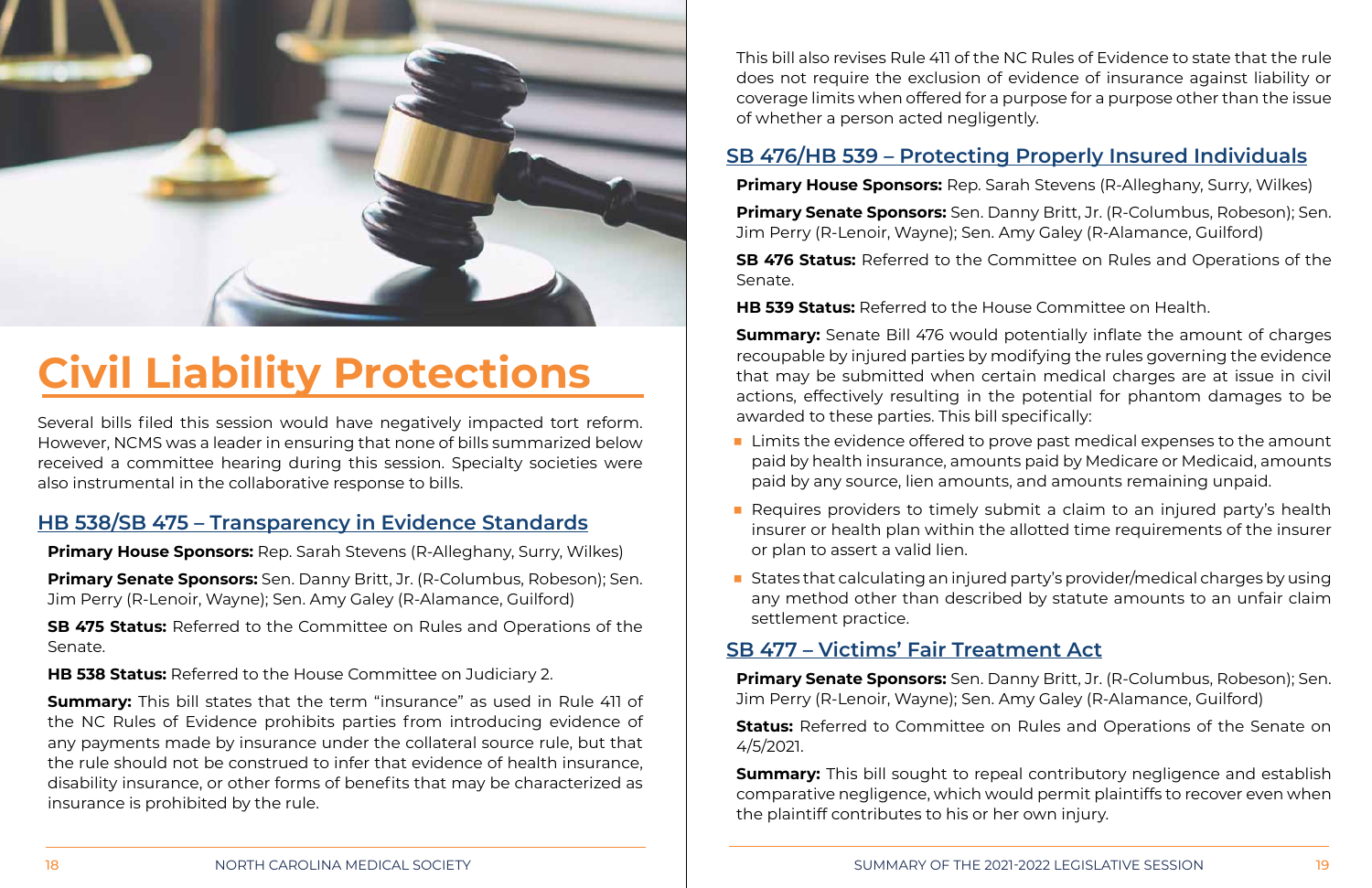### <span id="page-10-0"></span>**Health Insurance Coverage**

#### **[SB 505 – Medical Billing Transparency](https://www.ncleg.gov/BillLookUp/2021/SB 505)**

**Primary Senate Sponsors:** Sen. Joyce Krawiec (R-Davie, Forsyth); Sen. Jim Burgin (R-Harnett, Johnston, Lee); Sen. Jim Perry (R-Lenoir, Wayne)

**Status:** Passed the Senate on May 5, 2021 and has been referred to the Committee on Rules, Calendar, and Operations of the House. This bill remains eligible for consideration in 2022.

**Summary as filed:** Addressing an issue commonly known as "surprise billing," this bill requires all contracts for participation as an in-network health services facility between an insurer offering health benefit plans and a health services facility at which there are out-of-network providers who may be part of the provision of services to an insured to require the facility to provide at least 72 hours' advanced written notification to an insured that has scheduled an appointment at the facility of any out-of-network provider who will provide health care services to the insured.

**Summary:** This bill allows insurers to offer exclusive provider benefit plans and establishes continuity of care provisions for those plans.



**Most recent edition:** Modifies new GS 58-3-295 to eliminate the proposed procedure under which an insurer may recover overpayments made to the health care provider or facility under the new statute. Makes conforming organizational changes.

**Notes:** NCMS worked with specialty societies to stop this issue from advancing in the House. An opposition letter was signed by various groups and used to inhibit this bill from moving forward.

#### **[SB 228 – Allow Insurers to Offer EPO Plans](https://www.ncleg.gov/BillLookUp/2021/SB 228)**

**Primary Senate Sponsors:** Sen. Chuck Edwards (R-Buncombe, Henderson, Transylvania); Sen. Joyce Krawiec (R-Davie, Forsyth); Sen. Jim Burgin (R-Harnett, Johnston, Lee)

**Primary House Sponsors:** Rep. Dana Bumgardner (R-Gaston); Rep. Kyle Hall (R-Rockingham, Stokes, Surry); Rep. Jason Saine (R-Lincoln)

**Status:** Signed into law on September 20, 2021 – Session Law 2021-151.

#### **[SB 530 – Medicaid for Twelve Months Postpartum](https://www.ncleg.gov/BillLookUp/2021/SB 530)**

**Primary Senate Sponsors:** Sen. Joyce Krawiec (R-Davie, Forsyth); Sen. Jim Burgin (R-Harnett, Johnston, Lee); Sen. Kevin Corbin (R-Cherokee, Clay, Graham, Haywood, Jackson, Macon, Swain)

**Status:** Referred to Committee on Rules and Operations of the Senate on 4/6/2021.

**Summary:** This bill directs DHHS to implement the continued Medicaid eligibility of pregnant women for 12 months postpartum as allowed by the American Rescue Plan Act of 2021 and also stated the General Assembly's intent to provide a tuition and registration fee waiver for women eligible for Medicaid under this law under a future program.

**Notes:** Although this bill did not move after filing, the NCMS helped lead the effort in collaboration with the NC Ob/Gyn Society and worked to ensure similar language was included in the final Budget.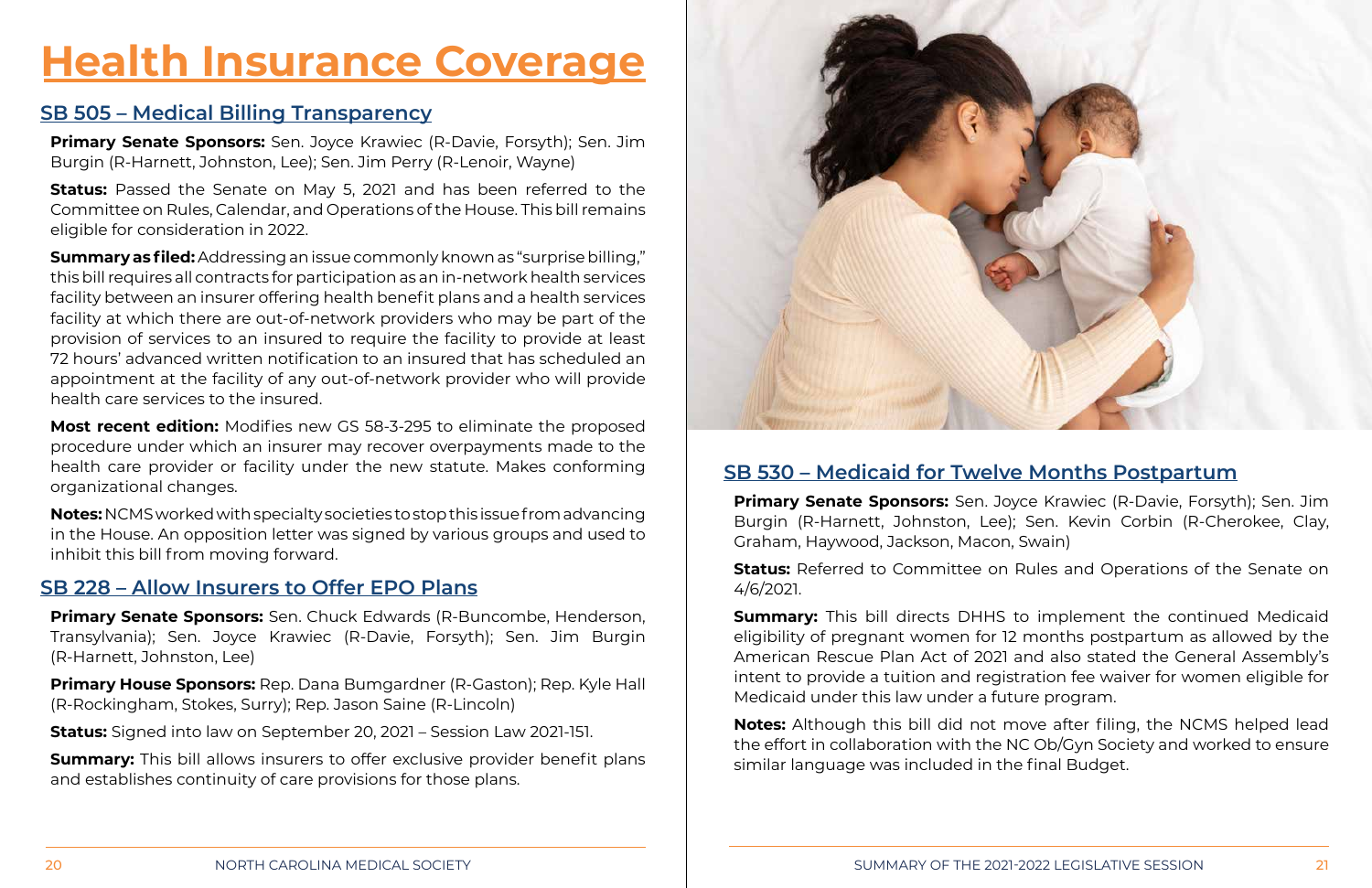## <span id="page-11-0"></span>**Public Health**

#### **[SB 711 – NC Compassionate Care Act](https://www.ncleg.gov/BillLookUp/2021/SB 711)**

**Primary Senate Sponsors:** Sen. Bill Rabon (R-Bladen, Brunswick, New Hanover, Pender); Sen. Michael Lee (R-New Hanover); Sen. Paul Lowe, Jr. (D-Forsyth)

**Status:** This bill passed favorably out of Senate Judiciary and Health and has been referred to the Committee on Rules and Operations of the Senate.

**Summary:** This bill provides protections for the medical use of cannabis for registry identification cardholders, and establishes processes for the application for, and issuance of, registry identification cards. This bill also establishes the Medical Cannabis Production Commission and requires the Commission, in consultation with the NC Medical Care Commission, to adopt rules establishing qualifications and requirements for licensure of medical cannabis suppliers, for the production of medical cannabis by a medical cannabis supplier, and for the proper regulation of medical cannabis centers and cannabis products facilities operated by medical cannabis suppliers.

**Summary:** The Dignity for Women Who are Incarcerated Act makes various changes to the requirements for the housing and treatment of incarcerated women to include care related to pregnancy and childbirth; postpartum recovery of female incarcerated persons; family considerations; access to menstrual products; and training and technical assistance.

**Primary House Sponsors:** Rep. Donna White (R-Johnston); Rep. Larry Potts (R-Davidson); Rep. Donny Lambeth (R-Forsyth)

**Status:** Referred to the House Committee on Appropriations.

#### **[HB 608 – Dignity for Women are Incarcerated](https://www.ncleg.gov/BillLookUp/2021/HB 608)**

**Primary House Sponsors:** Rep. Kristin Baker, MD (R-Cabarrus); Rep. Ashton Clemmons (D-Guilford); Rep. Donna White (R-Johnston); Rep. Kyle Hall (R-Rockingham, Stokes, Surry)

**Summary:** Requires that the money appropriated in the act be distributed to local health departments; requires that the \$18 million that is to be divided equally among the local health departments; and adds the requirement that the Division of Public Health begin distributing the total \$36 million to the local health departments no later than September 1 of each fiscal year.

**Status:** Signed into law on September 10, 2021 – Session Law 2021-143.

**Primary House Sponsors:** Rep. Wayne Sasser (R-Cabarrus, Rowan, Stanly); Rep. Larry Potts (R-Davidson); Rep. Kristin Baker, MD (R-Cabarrus); Rep. Michael Wray (D-Halifax, Northampton)

**Notes:** Dr. Kerianne Crockett and the NC Ob/Gyn Society led this bipartisan initiative. Rep. Baker, MD championed this issue on behalf of her physician colleagues. *Kerianne Crockett, MD*



#### **[HB 61 – Local Communicable Disease Funds](https://www.ncleg.gov/BillLookUp/2021/HB 61)**

**Notes:** NCMS coordinated with health departments to support this funding, which is the most money appropriated to local health departments in NC history. This is a win for Medical Society members.

#### **[HB 395 – HIE Deadline Extension & Patient Protection](https://www.ncleg.gov/BillLookUp/2021/HB 395)**

**Status:** Signed into law on May 27, 2021 – Session Law 2021-26.

**Summary:** Extends the deadline for mandatory participation in the Health Information Exchange for most providers until January 1, 2023; requires the HIE to provide certain educational materials; and requires the HIE Board to report on or before March 1, 2022.

#### **[HB 272 – Revise Health Standard for Lead](https://www.ncleg.gov/BillLookUp/2021/HB 521)**

**Primary House Sponsors:** Rep. Warren (R-Rowan); Rep. Donny Lambeth (R-Forsyth); Rep. Gale Adcock (D-Wake); Rep. Larry Potts (R-Davidson)

**Status:** Signed by the Governor on July 2, 2021 – Session Law 2021-69

**Summary:** This bill amends the definition of lead poisoning hazard to include any concentration of lead in drinking water equal to or greater than 10 (was 15) parts per billion and requires remediation plans to reduce lead poisoning hazards to fewer than 10 (was 15) parts per billion for lead in drinking water.

**Notes:** The NCMS coordinated with other stakeholders in support of this bill, including circulating a letter of support.